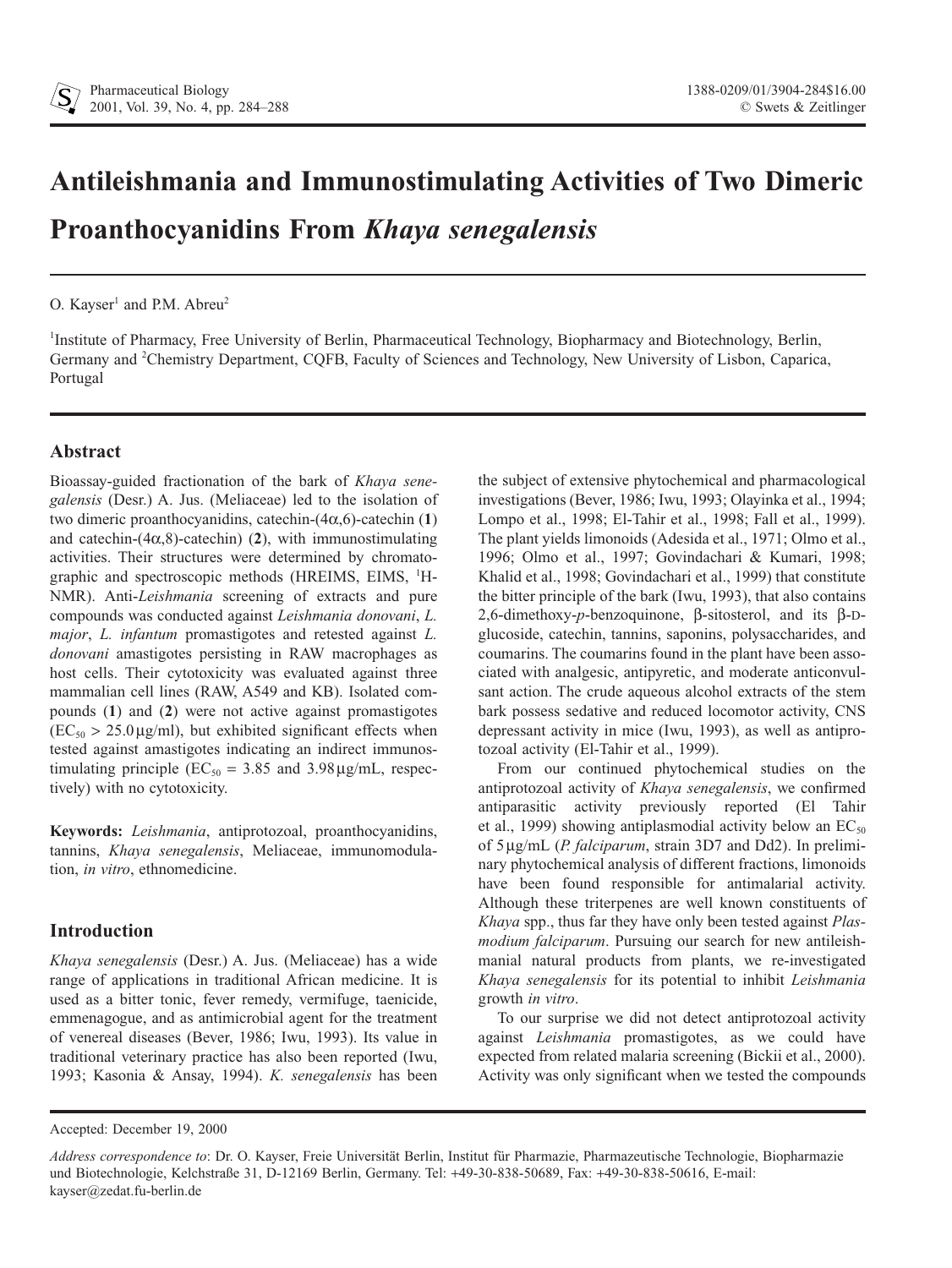against the amastigote forms, the stage after invading the *Leishmania* parasite in the macrophages.

The discrepancy between no direct antileishmanial effects against promastigotes on one hand and the alleged efficacy of plant extracts and specific compounds against intracellular pathogens on the other, could best be explained by an auxiliary stimulation of macrophages mediated by biological response modifiers. To assess the immunostimulating principal of the plant extracts, we isolated the active compound using bio-guided fractionation and employed an *in vitro* infection model with macrophages infected with *Leishmania donovani*. Criteria for an activating effect were dissemination of the intracellular persisting parasites combined with low macrophage toxicity. Of the multitude of functions and molecular signals involved in cellular immune response, the potential of tumour necrosis factor (TNF) induction was selected for evaluation following recent reports on immunomodulatory activities of tannins.

# **Materials and methods**

#### **Plant material and extraction**

Collection of the plant material and preparation of the extracts were previously described (Abreu et al., 1999). A voucher specimen is on deposit at the Chemistry Department, CQFB, Faculty of Sciences and Technology, New University of Lisbon, 2825-114, Caparica, Portugal.

#### **Isolation of compounds**

The two dimeric proanthocyanidins were isolated from the crude methanolic extract  $(30 g)$ . The residual aqueous phase was successively extracted with petrol ether  $(10 \times 500 \text{ mL})$ , CHCl<sub>3</sub> ( $8 \times 400$  mL), and EtOAc ( $10 \times 400$  mL). Evaporation of the solvent produced a brown residue in each instance (1.25, 1.71, and 2.48 g, respectively). After antileishmanial testing of the obtained phases, the bioactive ethyl acetate phase was refractionated by column chromatography on Sephadex LH-20 with MeOH/H<sub>2</sub>O (10:90) with an increasing amount of the organic phase  $(10:90 \text{ to } 70:30)$ . Seventeen crude subfractions were collected and tested for their antileishmanial activity against *L. donovani* amstigotes. Biologically active fractions of the test tubes 601–675 (fraction 11) and 825–900 (fraction 15) were further rechromatographed by HPLC on Eurospher 100C18 ( $25 \times 0.8$  cm,  $5 \mu m$ ) using H<sub>2</sub>O/MeOH, (4:1 to 1:1) at a flow rate of 5 mL/min with detection wave length of 275nm over 30min. Compound (**1**) (3.5 mg) was isolated directly from fraction 11, whereas compound (**2**) (2.8mg) was isolated from fraction 15 by successive HPLC (H<sub>2</sub>O/MeOH,  $100:0$  to  $80:20$ ). The hydrolysis of (**1**) with 5% ethanolic HCl afforded the same two catechin units, identified as cyanidin and delphinidin by comparison with authentic material. From both free phenolic proanthocyanidins, NMR spectra were recorded in CD<sub>3</sub>OD with TMS as internal standard.

Catechin- $(4\alpha,8)$ -catechin (1): positive FAB  $(m/z \ \%)$ 579 [M+H]<sup>+</sup> (44) 601 [M+Na]<sup>+</sup> (11), HREIMS: 530.46106  $[C_{30}H_{26}O_9]^+$ . [calcd for  $(C_{30}H_{26}O_9)$  530.46112] EIMS *m/z* (% rel.int): 290.1 (4.7), 272.0 (0.7), 256.1 (0.6), 225.0 (1.38) 151.9 (4.9), 139.0 (6.9), 123.0 (8.7), 110.0  $(3.9)$ , 61.1  $(36.9)$ , 44.0  $(26.9)$ . <sup>1</sup>H-NMR  $(400 \text{ MHz},$ CD<sub>3</sub>OD):  $\delta$  2.40–4.80 [m, 7× heterocyclic H (C, F)], 5.8–6.15 [m,  $4 \times$  aromatic H (A, D)], 6.32–7.18 [m,  $6 \times$  aromatic H (B, E)].

Fisetinidol-(4 $\alpha$ ,6)-catechin (2): positive FAB ( $m/z$  %) 563 [M+H]<sup>+</sup> (2) 585 [M+Na]<sup>+</sup> (2), HREIMS: 530.46106  $[C_{30}H_{26}O_9]^+$ . [calcd for  $(C_{30}H_{26}O_9)$  530.46112] EIMS  $m/z$ (% rel.int): 290.1 (15), 256.0 (7.1), 181.0 (5.0), 169.0 (10.0), 123.0 (8.7), 110.0 (100), 91.0 (12.0), 44.0 (21.29). <sup>1</sup>H-NMR (400 MHz, CD<sub>3</sub>OD): δ 2.25–4.75 [m, 8× heterocyclic H (C, F)], 5.8–6.15 [m, 4¥ aromatic H (A, D)], 6.88 [d, H-8 (A)], 6.95 [s, H-8' (D)], 6.45–6.85 [m, 9 $\times$  aromatic H (A, B, E)].

#### **Antileishmanial assays**

Experimental procedures and general data for these assays are fully described elsewhere (Kayser et al., 1999; Kiderlen & Kaye, 1990). In short, *Leishmania donovani* LV9, *L. infantum* strain D.SCH., *L. enriettii*, and *L. major* LV39 promastigotes in stationary culture phase were seeded at  $1 \times 10^{4}/100 \,\mu$ L/well in 96-well flat-bottom microtiter plates in *Leishmania* based on RPMI 1640 medium. Test compounds or drug standards were dissolved in DMSO and added in further  $100 \mu L/well$  to give final concentrations of  $50\,\mu\text{g/mL}$  and serial two-fold dilutions thereof. Promastigotes were incubated over a period of 92h in a humidified incubator at  $25^{\circ}$ C,  $6\%$  CO<sub>2</sub> before MTT (20µL/well of a 5 mg/mL PBS stock) was added for a further 6h. MTT metabolization was stopped and produced formazan crystals solubilized with SDS. The relative absorbence, i.e., the relative amount of formazan/well produced by



*Figure 1.* Catechin-(4 $\alpha$ ,8)-catechin (= proanthocyanidin B3) (1) and fisetinidol- $(4\alpha, 6)$ -catechin  $(2)$ .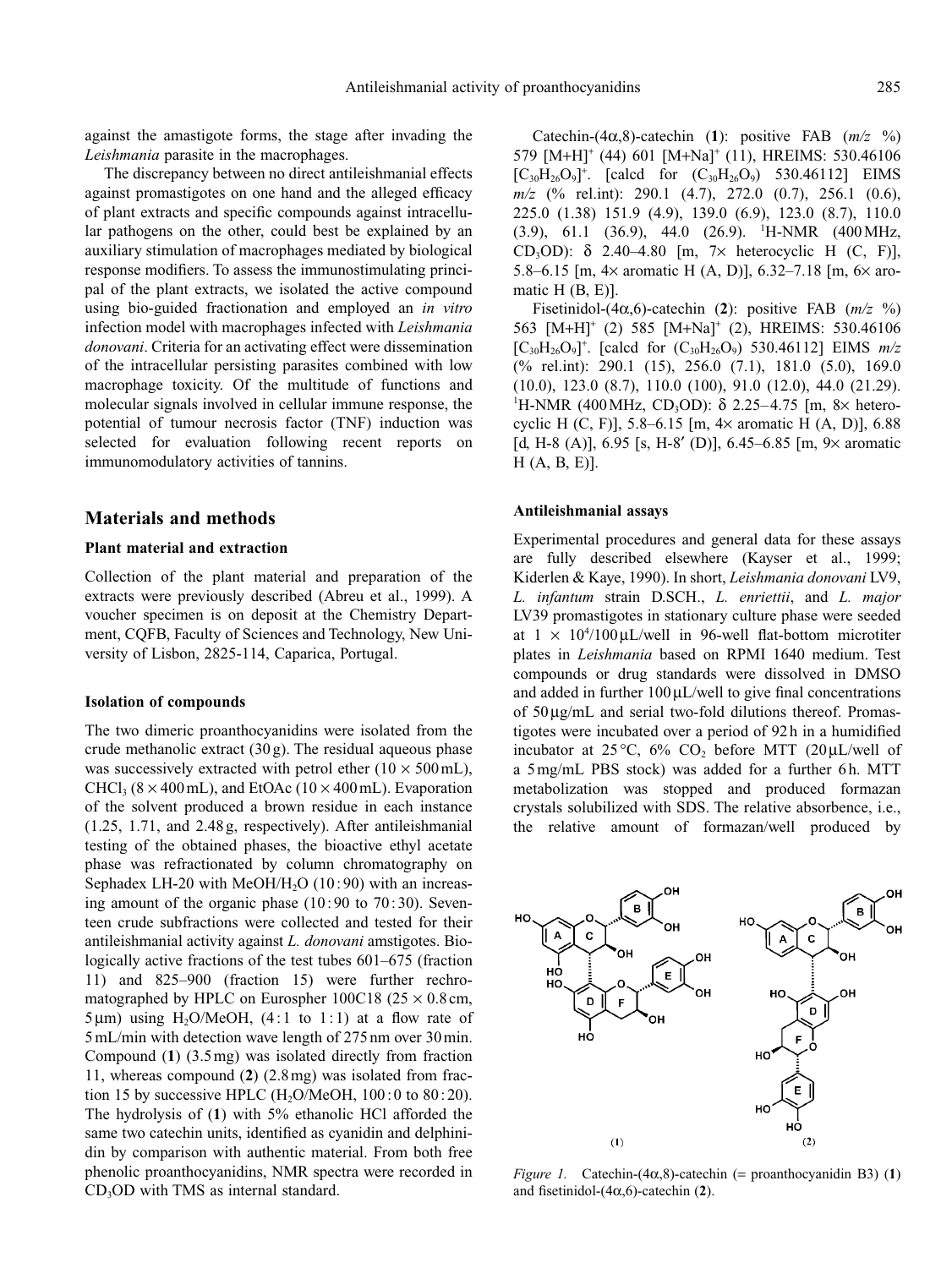viable cells, was measured photometrically at 570nm. Leishmanicidal effects were expressed as  $LD_{50}$  values, i.e., the concentration of a compound which caused 50% reduction in parasite viability. For testing leishmanicidal activity against intracellular amastigotes, murine bone marrow culture-derived  $M\Phi$  (BMM $\Phi$ ) were infected *in vitro* with *L. donovani* parasites, seeded at  $1 \times 10^5$  $BMM\Phi/100$ uL/well in RPMI 1640 medium supplemented with antibiotics, 20 mM Na-pyruvate and 10% heatinactivated fetal calf serum (herein designated R10 medium) and allowed 24 h at 37°C for internalized *Leishmania* to transform into the amastigote form. Further  $100 \mu L$  R $10$ /well with serial dilutions of the test compounds were added and the cells incubated for 72h when BMM $\Phi$  were lysed with SDS to release intracellular parasites. The lysates were cultured at 25 °C for 3–4 d to allow viable parasites to transform back to promastigotes and the relative number of *Leishmanial*/well was determined colorimetrically with MTT as described above.

# **Cytotoxicity assays**

All compounds were tested against three mammalian cell lines: non-infected RAW macrophages, squamous carcinoma (KB) and lung carcinoma (A 549). Cells were exposed to linear two-fold dilutions of test compounds for 48h directly as activity described above. MTT was added for the final 6 h and cytotoxic effects expressed as the concentration of a compound which provoked a 50% reduction in cell viability compared to cell cultures in R10 alone.

#### **TNF analysis**

TNF- $\alpha$  secretion was measured by modification of an ELISA, as previously described in (Ding et al., 1988). TNF- $\alpha$  is directly and indirectly involved in host defense against bacteria, eukaryotic parasites, and tumor cells, and a useful parameter for macrophage activation. Its quantitation in a functional bioassay has the advantage of recording only functionally active molecules. Highly pure, resting murine macrophages were obtained from bone marrow stem cell cultures and exposed to compounds for 24 h. Bacterial entotoxin (LPS) was used as a positive control for the induction of TNF-release by macrophages. The supernatants of these cultures were harvested and tested for TNF-activity by their lytic effect on murine TNF-sensitive L929 fibroblasts. For this, actinomycin D-sensitized L929 (TNF) were exposed to a dilution series of the respective test supernatant. Actinomycin-D further enhances the cytopathic effect of TNF, reducing total assay time and detection threshold. Recombinant murine  $TNF-\alpha$  was used as a positive control. After 24 h, supernatants were replaced by a methanol/crystal violet solution, thereby fixing and staining all intact cells. Excess dye and cell lysate were removed by repeated rinsing in dd  $H<sub>2</sub>O$  before drying the plates and then dissolving the remaining crystal violet in acetic acid. Relative optical

density (OD) and thus the relative amount of viable cells/well was read at 592nm. Units/mL TNF-activity were defined by interpolation as the dilution necessary to achieve half-maximum lysis of L929 (TNF) cells. These values were standardized relative to a laboratory TNF standard to account for fluctuations in assay sensitivity. This functional assay does not discriminate between TNF- $\alpha$  or - $\beta$ . However, with highly pure macrophage cultures as the only source of TNF in this system, all TNF-activity detected was attibuted to  $TNF-\alpha$ .

### **Results and discussion**

From bio-guided screening, two tannins were isolated after tlc detection with vanilin/HCl reagent. Initial fractionation of the aqueous methanolic extract was achieved by chromatography over Sephadex LH-20 with increasing amount of methanol to furnish 17 fractions that were tested for their antileishmanial activity. Fractions 11 and 15 were most active with  $EC_{50} = 4.2$  and  $5.8 \mu g/ml$ , respectively. Both fractions were separately subjected to HPLC with a variety of solvent systems to give two proanthocyanidins (**1**) and (**2**).

Compounds (**1**) and (**2**) were differing in the mass and molecular formula determined as  $C_{30}H_{25}O_{12}$  for (1) and  $C_{30}H_{25}O_{11}$  for (2), as established by positive FAB. Compound (**1**) gave a red coloration (characteristic of proanthocyanidins) with the vanilin-HCl reagent. The occurrence of two flavan units in the molecule was deducted from the appearance of two flavan signals at  $\delta$  5.47 due to the respective H-2 protons whose detectable coupling constants  $(J = 6.73)$ suggested that (**1**) consists entirely of flavan-3-ol units with catechin stereochemistry. The identity of (**1**) was confirmed by comparison of the hydrolysis products of (**1**) with authentic samples of cyanidin and delphinidin. Compound (**2**) displayed chromatographic properties and colour reactions similar to those of (**1**). The presence of two flavan units was evident from the the downfield position of the aromatic Aring proton resonances ( $\delta$  6.45–6.85) (Santos Buelga et al., 1995). Characterization, however, was preliminary based on comparison with authentic material (Santos Buelga et al., 1995).

The *in vitro* antileishmanial activity of (**1**) and (**2**) against *L. donovani*, *L. major*, *L. infantum*, and *L. enriettii* is shown in Table 1 in comparison to pentamidine-isethionate as an antileishmanial reference drug. Tested against promastigotes, no activity was detected ( $EC_{50} > 50 \mu g/ml$ ). In contrast, when tested against amastigotes, both compounds exhibited high toxicity against intracellular persisiting pathogens ( $EC_{50}$  =  $3.85$  and  $3.98 \mu$ g/mL, respectively). To exclude toxic effect against the host cells as possible mode of action, compounds were retested for cytotoxicity against RAW-macrophages, squamous carcinoma (KB) and lung carcinoma (A 549). Obtained effective doses  $(EC_{50})$  indicated no toxicity up to  $25 \mu g/mL$ . These data in total indicate that tested compounds act indirectly on *Leishmania* parasites. The pronounced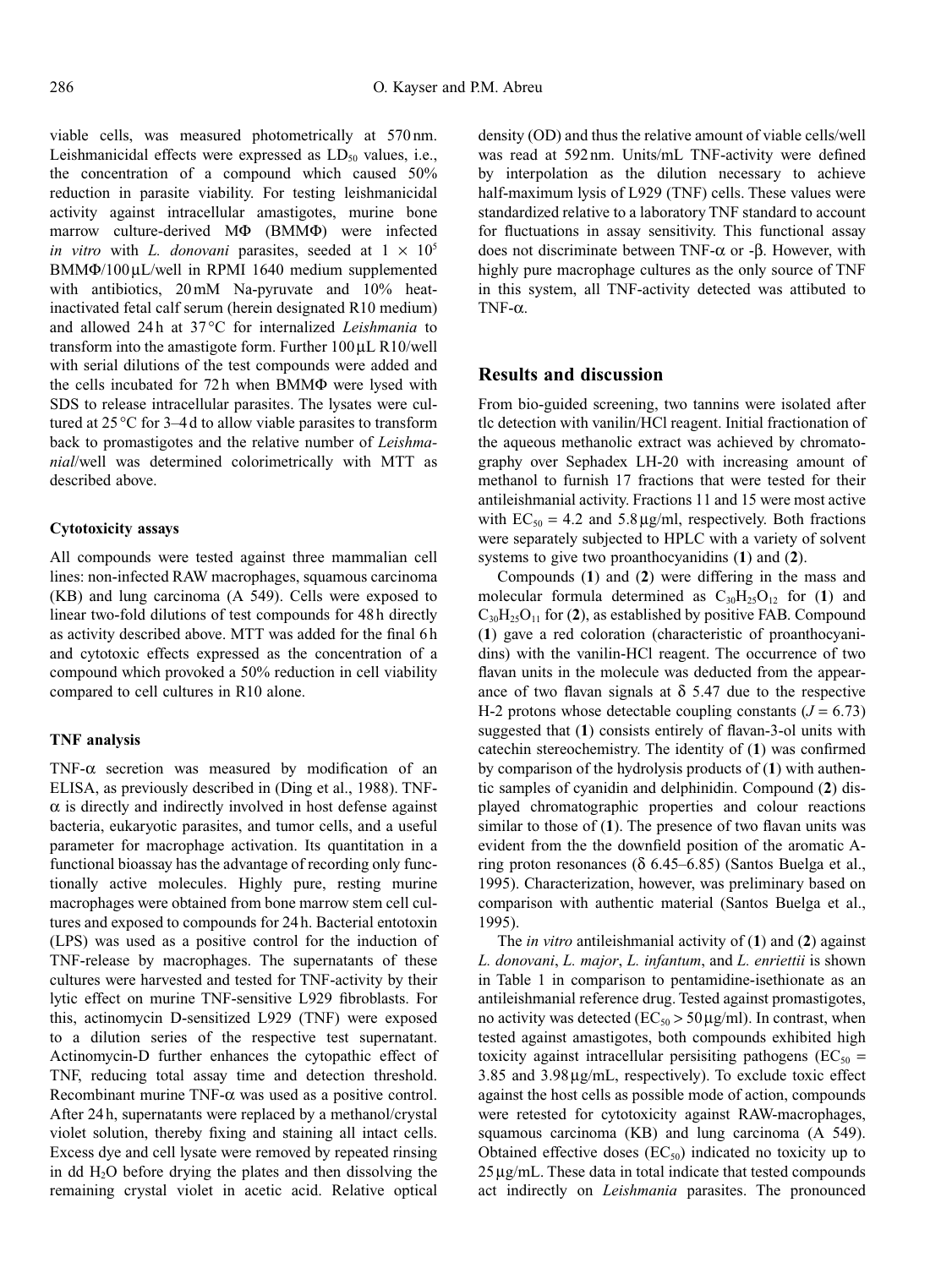| N <sub>0</sub>     | L. $major1$<br>extra. | L. donovani <sup>1</sup><br>extra. | L. infantum <sup>1</sup><br>extra. | L. enriettii <sup>1</sup><br>extra. | L. donovani <sup>1</sup><br>intra. | RAW-<br>$T\alpha x^1$ | A549 <sup>1</sup> | KB <sup>1</sup> | <b>TNF</b><br>[U/mL] |
|--------------------|-----------------------|------------------------------------|------------------------------------|-------------------------------------|------------------------------------|-----------------------|-------------------|-----------------|----------------------|
| (1)                | >25.0                 | >25.0                              | >25.0                              | >25.0                               | 3.85                               | >25.0                 | >25.0             | >25.0           | 164                  |
| (2)                | >25.0                 | >25.0                              | >25.0                              | >25.0                               | 3.98                               | >25.0                 | >25.0             | >25.0           | 167                  |
| P                  | 2.7                   | 2.5                                | 1.4                                | 2.8                                 | 7.8                                | >25.0                 | n.d.              | n.d.            | n.d.                 |
| IFN/<br><b>LPS</b> | n.d.                  | n.d.                               | n.d.                               | n.d.                                | n.d.                               | n.d.                  | n.d.              | n.d.            | 184                  |

*Table 1.* Antileishmanial, cytotoxic and TNF-inducing activity of (**1**) and (**2**).

<sup>1</sup>Values indicate the effective concentration of a compound in  $\mu$ g/mL necessary to achieve 50% growth inhibition (EC<sub>50</sub>). n.d. = not determined,  $P = Pentostam^{\circledast}$ , extra. = extracellular, intra. = intracellular.

effects only against amastigotes were on the first view contrary, but the reason might be explained by immunostimulating of macrophage defense mechanisms.

As integral part of the immune system macrophages play a major role for the cleaving of invading infectious pathogens. Even activated macrophages (e.g., IFN $\gamma$ ) show enhanced microbiocidal activity and produce reactive intermediates, e.g., nitric oxide radicals, reactive oxygen radicals and additional compounds thereof. These reactive intermediates have been identified as powerful intracellular effector molecules. As best shown for the *in vitro Leishmania* infection model,  $TNF-\alpha/\beta$ -release is an essential mechanism in the activation of *Leishmania* infected macrophages. For this reason we determined the content of TNF- $\alpha/\beta$  induced by catechin- $(4\alpha,8)$ -catechin (1) and fisetinidol- $(4\alpha,6)$ -catechin (**2**). TNF concentration was assessed in a functional bioassay according to Ding et al. (1988) by photometrically determination of the lysis of TNF-sensitive cells. Both compounds proved to exhibit strong TNF-induction at the antileishmanial, with  $EC_{50}$ -concentrations reaching 110 and 112%, respectively, of the amount induced by IFN/LPS  $(= 100\%)$ . It should be mentioned that both compounds did not induce IFN release in our test system (unpublished data).

These results are in line with previously found immunostimulating effects of a series of similar tannins (Kolodziej et al., 2001) documenting the high activity of hydrolysable and condensed tannins on the TNF and IFN-release of murine bone marrow macrophages *in vitro*. It is obvious that further experiments are needed to elucidate the mode of action of *Khaya senegalensis* tannins on the antileishmanial activity, but the documented activity provide a first basis that not only limonoids and related terpenoid compounds are responsible for the claimed antiparasitic activity of the ethnomedicinally used plant.

# **References**

Abreu PM, Sampaio E, Kayser O, Bindseil K-U, Siems K, Seemann A (1999): Antimicrobial, antitumor and sntileishmanial screening of medicinal plants from Guinea-Bissau. *Phytomedicine 6*: 187–195.

- Adesida GA, Adesogan EK, Okorie DA, Taylor DAH (1971): The limonoid chemistry of the genus *Khaya* (Meliaceae). *Phytochemistry 10*: 1845–1853.
- Bever BO (1986): *Medicinal Plants in Tropical West Africa*. Cambridge University Press, Cambridge, London, New York, New Rochelle, Melbourne, Sydney.
- Bickii J, Njifutie N, Foyere JA, Basco LK, Ringwald P (2000): *In vitro* antimalarial activity of limonoids from Khaya grandifoliola C.D.C. *J Ethnopharmacol 69*: 27–33.
- Ding AH, Nathan CF, Stuehr DJ (1988): Release of reactive nitrogen intermediates and reactive oxygen intermediates from mouse peritoneal macrophages. Comparison of activating cytokines and evidence of for independent production. *J Immunol 141*: 2407–2412.
- El-Tahir A, Ibrahim AM, Satti GMH, Theander TG, Kharazmi A, Khalid SA (1998): The potential antileishmanial activity of some Sudanese medicinal plants. *Phytother Res 12*: 576–579.
- El-Tahir A, Satti GMH, Khalid SA (1999): Antiplasmodial activity of selected Sudanese medicinal plants with emphasis on *Maytenus senegalensis*. *J Ethnopharmacol 64*: 227–233.
- Fall AB, Fastré VR, Vanhaelen M, Lo I, Toppet M, Ferster A, Fondu A (1999): *In vitro* antisickling activity of a rearranged limonoid isolated from *Khaya senegalensis*. *Planta Med 65*: 209–212.
- Govindachari TR, Kumari GNK (1998): Tetranortriterpenoids from *Khaya senegalensis*. *Phytochemistry 47*: 1423–1425.
- Govindachari TR, Suresh G, Banumathy B, Masilamani S, Gopalakrishnan G, Kumari K (1999): Antifungal activity of some B,D-seco limonoids from two meliaceous plants. *J Chem Ecol 25*: 923–933.
- Iwu MM (1993): *Handbook of African Medicinal Plants*. CRC Press Inc, Boca Raton, Ann Arbour, London, Tokyo.
- Kasonia K, Ansay M (1994): *Métissages en Santé Animale de Madagascar à Haiti*. Presses Universitaires de Namur, Namur.
- Kayser O, Kiderlen AF, Folkens U, Kolodziej H (1999): Antileishmanial activity of aurones. *Planta Med 65*: 316–319.
- Khalid SA, Friedrichsen GM, Kharazmi A, Theander TG, Olsen CE, Christensen SB (1998): Limonoids from *Khaya senegalensis*. *Phytochemistry 49*: 1769–1772.